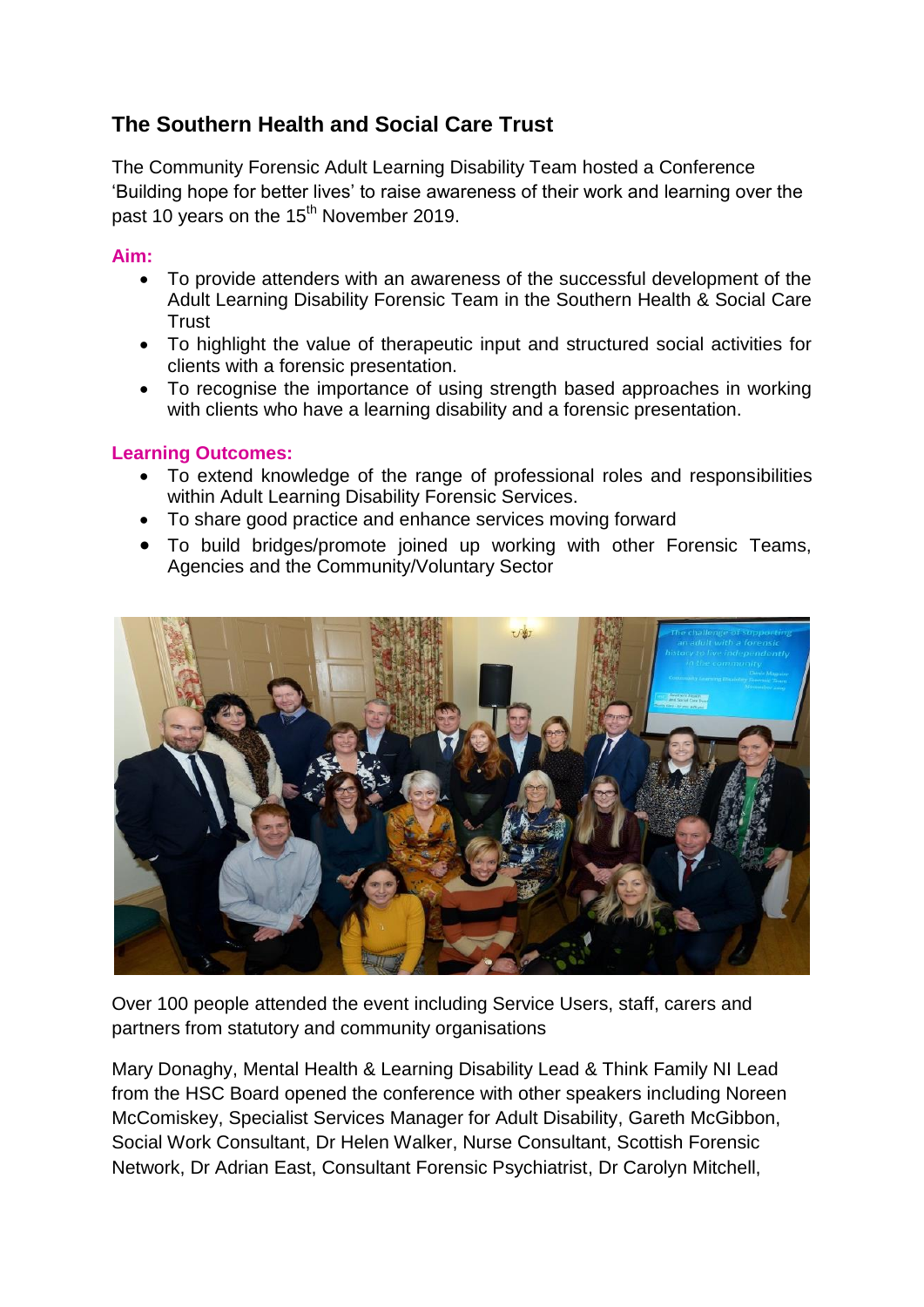Consultant Forensic Psychologist, Noel Mc Donald, Forensic Managed Care Network (NI) Manager.

The Southern Trust's Community Forensic Adult Learning Disability Team has hosted a conference to raise awareness of their work and learning over the past 10 years. The Team offers a range of therapeutic interventions and services to adults with learning disability who have already or could potentially have contact with the criminal justice system.

Over 100 people attended the event including service users, staff, carers and partners from statutory and community organizations.

The Southern Trust was the first in Northern Ireland to set up a Community Adult Learning Disability Forensic Team which has a range of multidisciplinary staff and offers a range of specialist day time opportunities.

Speaking at the event, Noreen McComiskey, Specialist Services Manager for Adult Disability for the Trust said:

"We are committed to improving services which promote independence for all services users. Whilst this can be a particular challenge for those with a forensic background, we are keen to work together with all agencies to support service users and their carers to live independently in the community. The success of this service is undoubtedly a result of the commitment of our dedicated staff team and their broad skill mix."



The ARC center Bessbrook Co Armagh. The ARC (animal re-homing and horticultural centre) is a partnership between the Southern Health and Social Care Trust and the USPCA and provides daytime opportunities for adults with learning disabilities. It runs five days a week with many activities...animal husbandry, art, horticulture and environmental projects. There are several others including cooking, self help, woodwork, pottery, music, walking groups and a sports programme which run throughout the year.